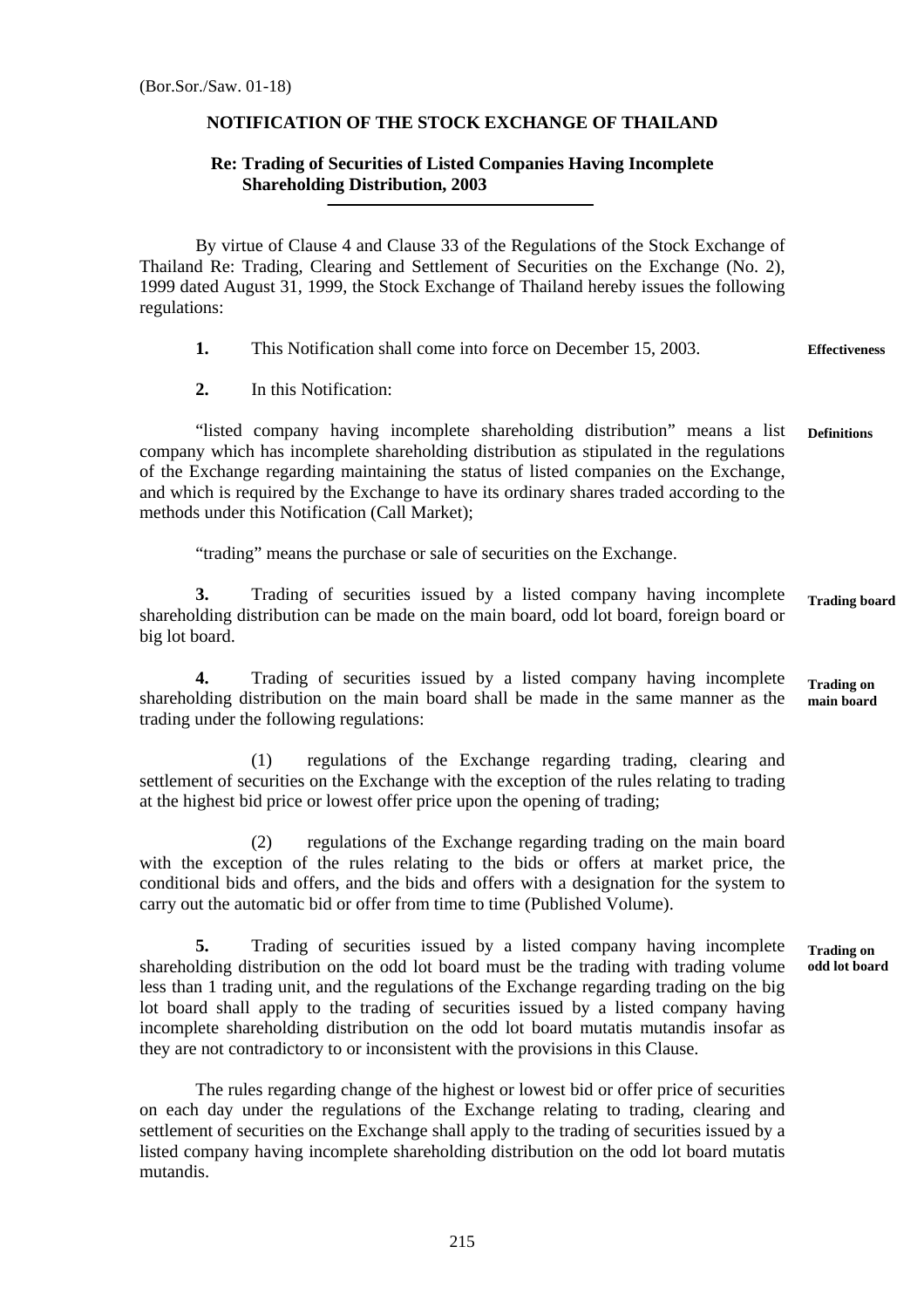The regulations of the Exchange regarding trading on the main board specifically with respect to the rules on the following issues shall apply to the trading of securities issued by a listed company having incomplete shareholding distribution on the odd lot board mutatis mutandis:

(1) the price within the spread;

(2) the use of mark designating the type of purchaser or seller;

 (3) the change of the highest or lowest bid or offer price on the first day on which the Exchange posts the sign indicating that such bid or offer price of securities does not include rights and benefits from the holding of such securities;

 (4) the change of the highest or lowest bid or offer price of securities which have the closing price on any trading day lower than Baht 1.

**6.** Trading of securities issued by a listed company having incomplete shareholding distribution on the foreign board shall be made in the following manner: **Trading on foreign board** 

 (1) The trading where a member records the bid or offer into the trading system in order that the trading system can match the bid with the offer (Automated Order Matching: AOM) shall be in the same manner as the trading under the following regulations:

 (a) regulations of the Exchange regarding trading, clearing and settlement of securities on the Exchange with the exception of the rules relating to trading at the highest bid price or lowest offer price upon the opening of trading, and the change of highest or lowest bid or offer price on each day; and

 (b) regulations of the Exchange regarding trading on the main board with the exception of the rules relating to the bids or offers at market price, the conditional bids and offers, and the bids and offers with a designation for the system to carry out the automatic bid or offer from time to time (Published Volume).

 (2) The trading where a member records the trading into the trading system (Put-through) shall be in the same manner as the trading under the regulations of the Exchange regarding trading on the foreign board.

**7.** Trading of securities issued by a listed company having incomplete shareholding distribution on the big lot board shall be made in the same manner as the trading under the regulations of the Exchange regarding trading on the big lot board.

**8.** Trading of securities issued by a listed company having incomplete shareholding distribution outside the daily trading hours shall be made in the same manner as the trading under the regulations of the Exchange regarding trading of securities outside daily trading hours. **Trading** 

**Trading on bid lot board** 

**outside daily trading hours**